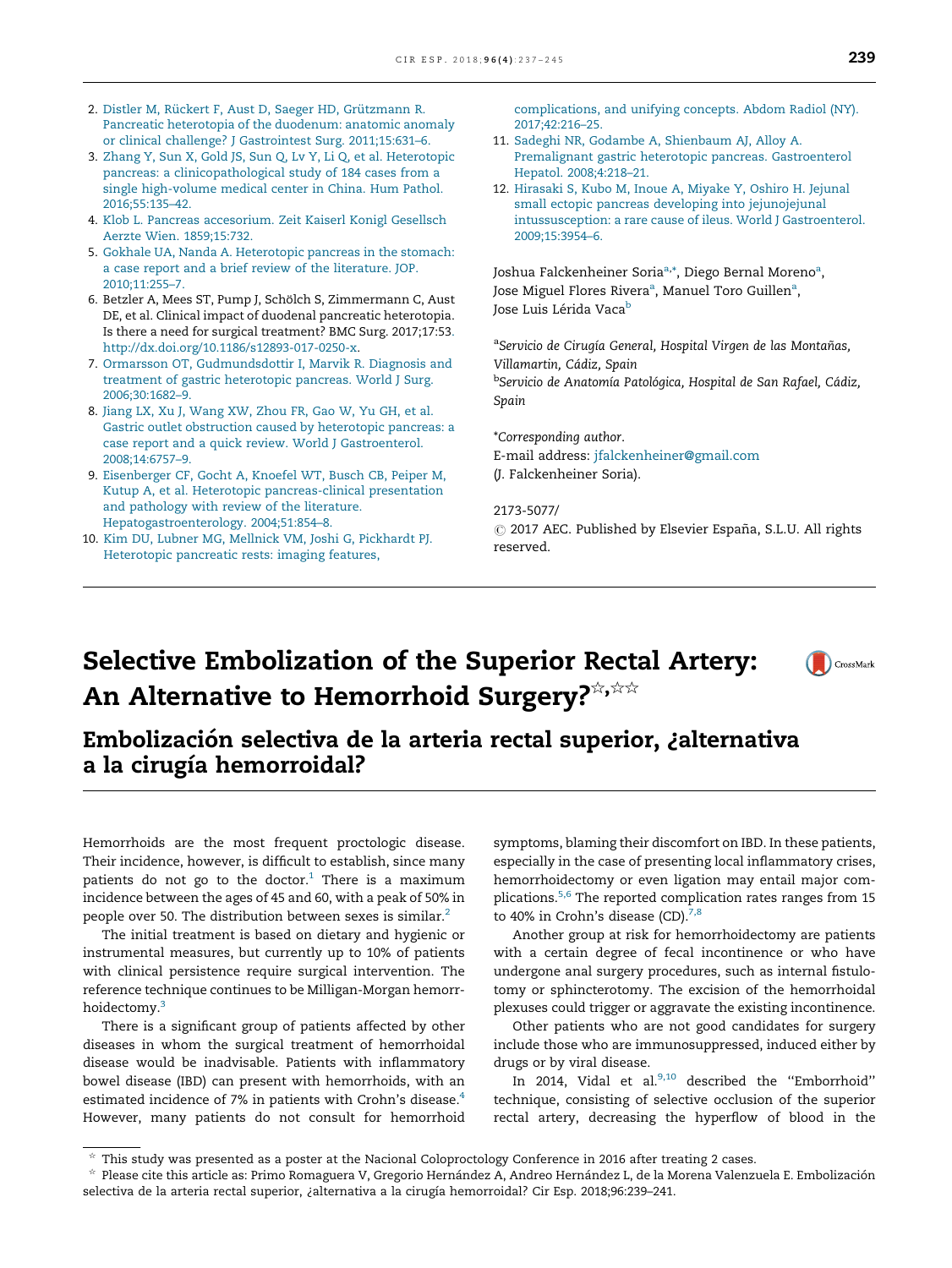hemorrhoidal venous cushions. It is based on the same technical principles as the selective ligation of hemorrhoid arterial pedicles detected by Doppler; however, by using endovascular treatment, anorectal manipulation is avoided.

We present the first 3 cases of patients with grade II–III internal hemorrhoids with failed conservative management who were treated with selective superior rectal artery embolization (SRAE), all with no fecal incontinence, as measured according to the Wexner scale:

- Case 1: a 46-year-old woman with CD, no perianal involvement and symptoms including rectal bleeding, proctalgia and intermittent prolapse, as well as frequent diarrhea.
- Case 2: a 43-year-old woman with ulcerative colitis (UC) and ankylosing spondylitis, with adequate rectal control using adalimumab; symptoms include daily proctalgia and rectal bleeding.
- Case 3: a 72-year-old male diagnosed with UC and HIV positive with adequate CD4 lymphocyte count; symptoms of rectal bleeding and prolapse requiring manual reduction.

Before embolization, the 3 patients had almost daily episodes of bleeding after a bowel movement. We performed selective catheterization of the superior rectal artery with embolization of the anterior, posterior and right branches, using 0.018" Interlock<sup>TM</sup> microcoils (Boston Scientific, USA). Fig. 1A and B show the pre- and post-embolization vascularization. The access was through the right common femoral artery. A local anesthetic, IV analgesia and conscious sedation were administered. The patients remained hospitalized for 24 h. We conducted clinical follow-up during admission, at discharge and in the outpatient consultation until the 10th day. Pain was assessed using the visual analog scale (VAS), episodes of rectal bleeding and possible complications. Patients were reviewed in the outpatient surgery consultation 1, 3, and 6 months after the procedure, with clinical review and rectoscopy in cases of persistent symptoms.

The technical success was 100%. The branches of the superior rectal artery were correctly embolized in the 3 patients. In the evaluation of clinical success, which was defined as a significant decrease or disappearance of hemorrhoid symptoms, the results obtained were disparate during a follow-up of 3–6 months. In the first 10 days after the procedure, the 3 patients presented isolated rectal bleeding but no associated proctalgia (3–6 episodes of bleeding in first 10 days). When we assessed pain after the procedure, only patient 1 (CD) experienced discomfort(VAS 3) on the day of the embolization, which progressively diminished until disappearing completely on the 5th day. Patients 2 (UC) and 3 (UC and HIV+) did not experience any type of pain. No local inflammatory or ischemic complications were observed, nor did any complications appear at the femoral level. At the 1 month and 3-month evaluations, the first 2 patients reported a significant reduction in rectal bleeding episodes (less than one episode per week) and absence of prolapse. This evident clinical improvement was maintained during the subsequent follow-up.

At the 3-month follow-up visit, patient number 3 presented frequent episodes of rectal bleeding and associated prolapse,

Fig. 1 – (A) Selective digital subtraction arteriography via microcatheter (white arrow) at the beginning of the superior rectal artery, showing proximal branches (arrowheads) and small distal branches dependent on these arteries (asterisk); (B) post-embolization follow-up: note the absence of overall contrast uptake in the distal rectal territory after the release of the coils (black arrows) and small unobstructed remnant branches (white arrows), which help maintain sufficient blood flow to avoid ischemia.

maintaining a clinical situation similar to before the procedure. Rigid rectoscopy showed that the rectal mucosa presented little or no inflammation, with the presence of engorged hemorrhoidal plexus and stigmata from bleeding, therefore re-embolization was indicated.

Our data do not allow us to draw conclusions. However, the Emborrhoid technique seems to be a safe alternative that achieves clinical improvement in patients (2/3) with IBD when surgery is not recommended. More studies and longer followups are necessary to provide steadfast conclusions.